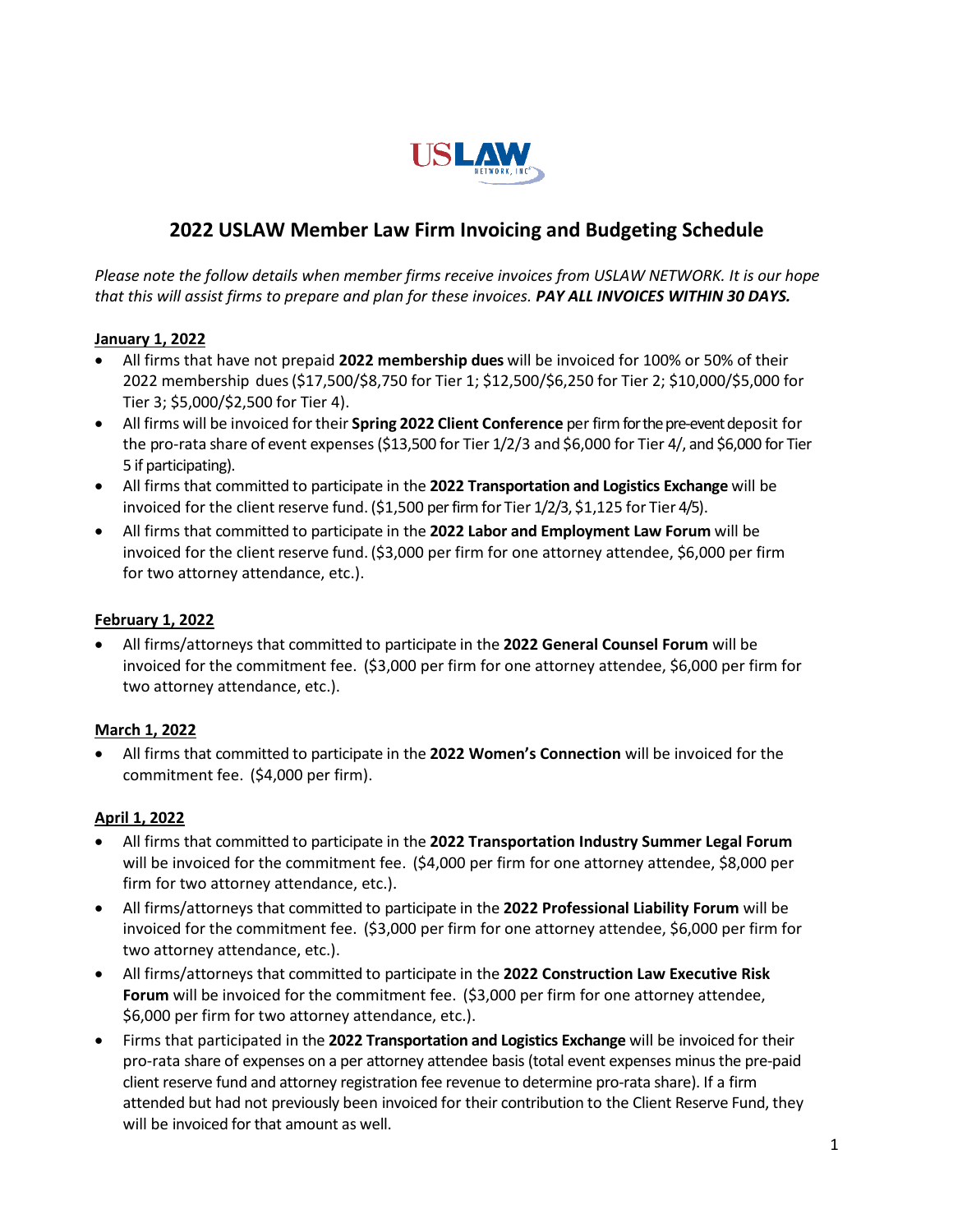- Firms that participated in at least one of the following USLAW events will be invoiced for their prorata share of the event they attended.
	- $\circ$  Any Other USLAW Event Held Between 1/1/22 and 4/1/22.

### **June 1, 2022**

- Those firmsthatstill owe 50% of their **2022 membership dues** will be invoiced (\$8,750 for Tier 1; \$6,250 for Tier 2; \$5,000 for Tier 3; \$2,500 for Tier 4).
- All firms will be invoiced for the balance due for the pro-rata share of the balance of event expenses for the **Spring 2022 Client Conference and/or Managing Partner and Law Firm Leaders Forum and/or Future Leaders Courtroom Academy** (total event expenses minus attorney and spouse/significant other registration fees and the pre-eventdeposit for the pro-rata share of event expenses previously paid by member firms to determine pro-rata share).
- Firms that had extra expenses associated with the **Spring 2022 Client Conference** will be invoiced (clients invited/sponsored individually/collectively, on-site social activity additions, etc.).
- All firms will be invoiced fortheir **Fall 2022 Client Conference** per firmfor the pre-eventdeposit for the pro-rata share of event expenses (\$13,500 for Tier 1/2/3 and \$6,000 for Tier 4/, and \$6,000 for Tier 5 if participating).
- Firms that participated in the **2022 Labor and Employment Exchange** will be invoiced for their prorata share of expenses on a per attorney attendee basis (total event expenses minus the pre-paid client reserve fund and attorney registration fee revenue to determine pro-rata share). If a firm attended but had not previously been invoiced for their contribution to the Client Reserve Fund, they will be invoiced for that amount as well.

# **July 1, 2022**

- Firms that participated in the **2022 General Counsel Forum** will be invoiced for their pro-rata share of expenses on a per attorney attendee basis (total event expenses minus commitment fee revenue to determine pro-rata share). If a firm attended but had not previously been invoiced for their commitment fee, they will be invoiced for that amount as well.
- All firms/attorneys that committed to participate in the **2022 Retail and Hospitality Law Forum** will be invoiced for the commitment fee. (\$3,000 per firm for one attorney attendee, \$6,000 per firm for two attorney attendance, etc.).
- Firms that participated in at least one of the following USLAW events will be invoiced for their prorata share of the event they attended.
	- o Any Other USLAW Event Held Between 4/2/22 and 7/1/22.

#### **August 1, 2022**

- Firms that participated in the **2022 Women's Connection** will be invoiced for their pro-rata share of expenses on a per attorney attendee basis (total event expenses minus commitment fee revenue and attorney registration fee revenue to determine pro-rata share). If a firm attended but had not previously been invoiced for their commitment fee, they will be invoiced for that amount as well.
- Firms that participated in at least one of the following USLAW events will be invoiced for their prorata share of the event they attended.

#### **September 1, 2022**

• Firms that participated in the **2022 Transportation Industry Summer Legal Forum** will be invoiced for their pro-rata share of expenses on a per attorney attendee basis (total event expenses minus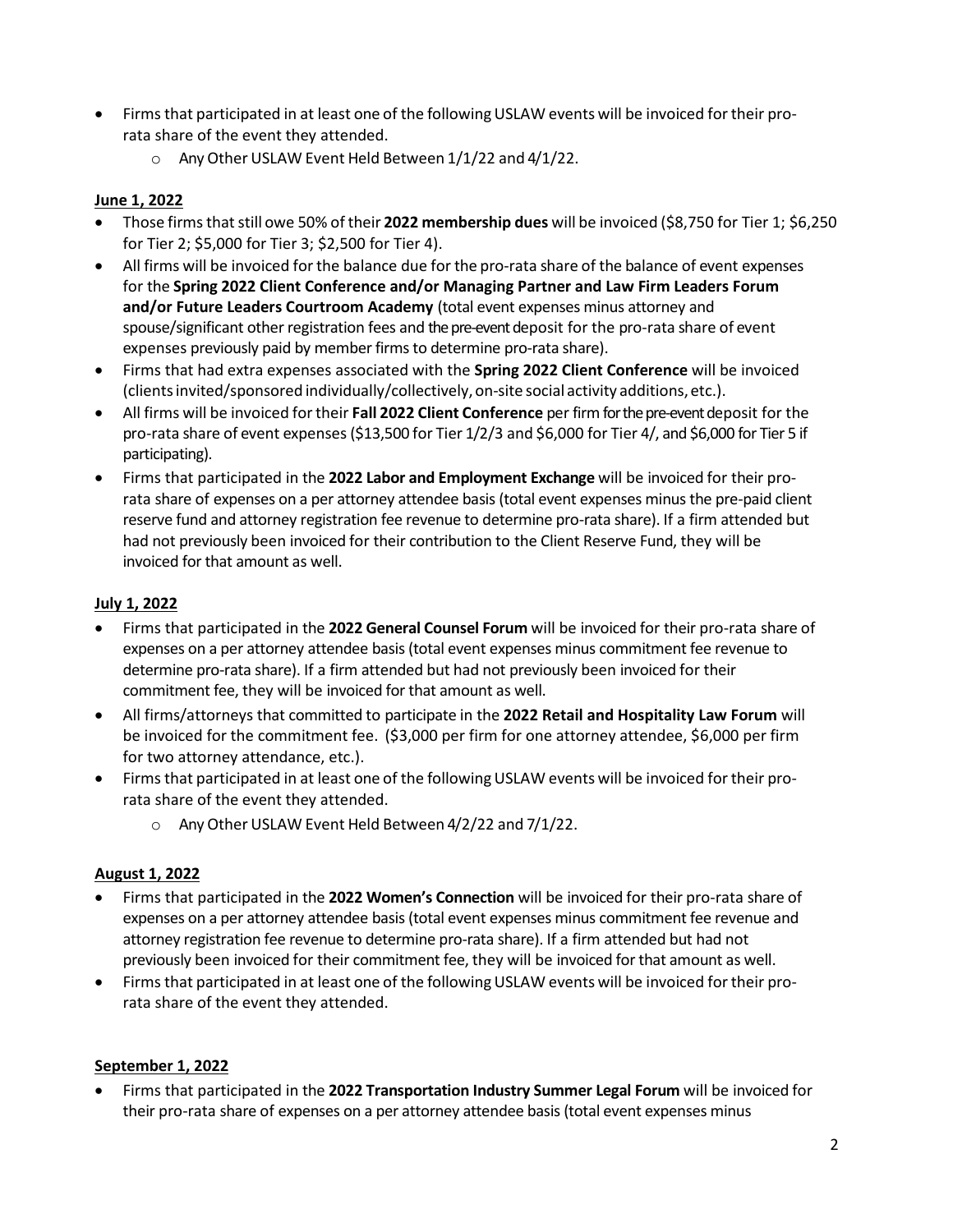commitment fee revenue to determine pro-rata share). If a firm attended but had not previously been invoiced for their commitment fee, they will be invoiced for that amount as well.

- Firms that participated in the **2022 Professional Liability Forum** will be invoiced for their pro-rata share of expenses on a per attorney attendee basis (total event expenses minus commitment fee revenue to determine pro-rata share). If a firm attended but had not previously been invoiced for their commitment fee, they will be invoiced for that amount as well.
- Firms that participated in the **2022 Construction Law Executive Risk Forum** will be invoiced for their pro-rata share of expenses on a per attorney attendee basis (total event expenses minus commitment fee revenue to determine pro-rata share). If a firm attended but had not previously been invoiced for their commitment fee, they will be invoiced for that amount as well.
- Firms that participated in the **2022 Transportation Bootcamp** will be invoiced for their pro-rata share of expenses on a per attorney/attendee basis.

## **October 1, 2022**

- Firms that participated in at least one of the following USLAW events will be invoiced for their prorata share of the event they attended.
	- o Any Other USLAW Event Held Between 7/1/22 and 10/1/22.

## **November 1, 2022**

- All firms will be invoiced for the balance due for the pro-rata share of the balance of event expenses for the **Fall 2022 Client Conference and/or Fall 2022 Managing Partner and Law Firm Leaders Forum and/or Future Leader Business Development Forum** (total event expenses minus attorney and spouse/significant other registration fees and the pre-eventdeposit for the pro-rata share of event expenses previously paid by member firms to determine pro-rata share).
- Firms that had extra expenses associated with the **Fall 2022 Client Conference** will be invoiced (clientsinvited/sponsored individually/collectively,on-site social activity additions,etc.) If all invoices are not reconciled, firm invoicing will take place as soon as they are.
- Firms that participated in at least one of the following USLAW events will be invoiced for their prorata share of the event they attended.
	- o Any Other USLAW Event Held Between 10/2/22 and 11/1/22.

# **November 15, 2022**

• Firms that participated in the **2022 Retail and Hospitality Law Executive Risk Forum** will be invoiced for their pro-rata share of expenses on a per attorney attendee basis (total event expenses minus commitment fee revenue to determine pro-rata share). If a firm attended but had not previously been invoiced for their commitment fee, they will be invoiced for that amount as well.

# **November 25, 2022**

- Firms that participated in the **2022 Women's Connection Business Development Forum** will be invoiced for their pro-rata share of expenses on a per attorney/attendee basis (total event expenses minus attorney/attendee registration fee revenue to determine pro-rata share).
- Firms that participated in at least one of the following USLAW events will be invoiced for their pro-rata share of the event they attended.
	- o Any Other USLAW Event Held Between 11/2/22 and 11/25/22.

*\*As a reminder, the calendar above is approximate based on the tentative 2022 calendar of events and can fluctuate based on when specific events are held as well as when USLAW reconciles expenses after events are completed. If all invoices are not reconciled, firm invoicing will take place as soon as they are.*